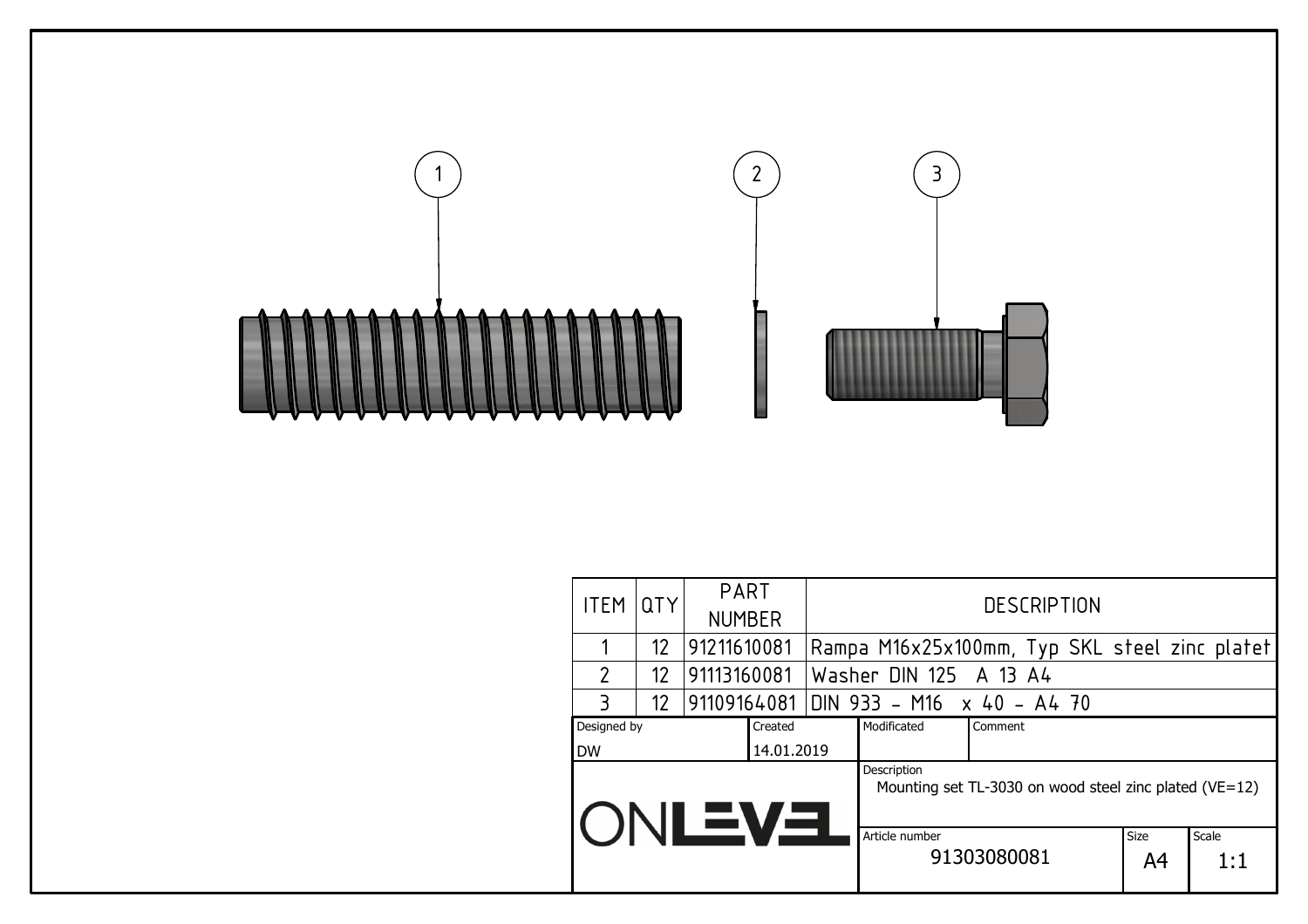

| <b>ITEM</b>    | <b>QTY</b>      | <b>DESCRIPTION</b>     |                            |                                                            |                   |              |  |  |  |
|----------------|-----------------|------------------------|----------------------------|------------------------------------------------------------|-------------------|--------------|--|--|--|
|                | 12              |                        |                            | Rampa M16x25x100mm, Typ SKL steel zinc platet              |                   |              |  |  |  |
| 3              | 12              |                        | DIN 933 - M16 x 40 - A4 70 |                                                            |                   |              |  |  |  |
| $\overline{2}$ | 12 <sup>2</sup> | Washer DIN 125 A 13 A4 |                            |                                                            |                   |              |  |  |  |
| Designed by    |                 | Created                | Modificated                | Comment                                                    |                   |              |  |  |  |
| <b>DW</b>      |                 | 14.01.2019             |                            |                                                            |                   |              |  |  |  |
|                |                 | <b>ONLEVER</b>         | Description                | Mounting set TL-3030 on wood steel zinc plated ( $VE=12$ ) |                   |              |  |  |  |
|                |                 |                        | Article number             | 91303080081                                                | <b>Size</b><br>A4 | Scale<br>1:1 |  |  |  |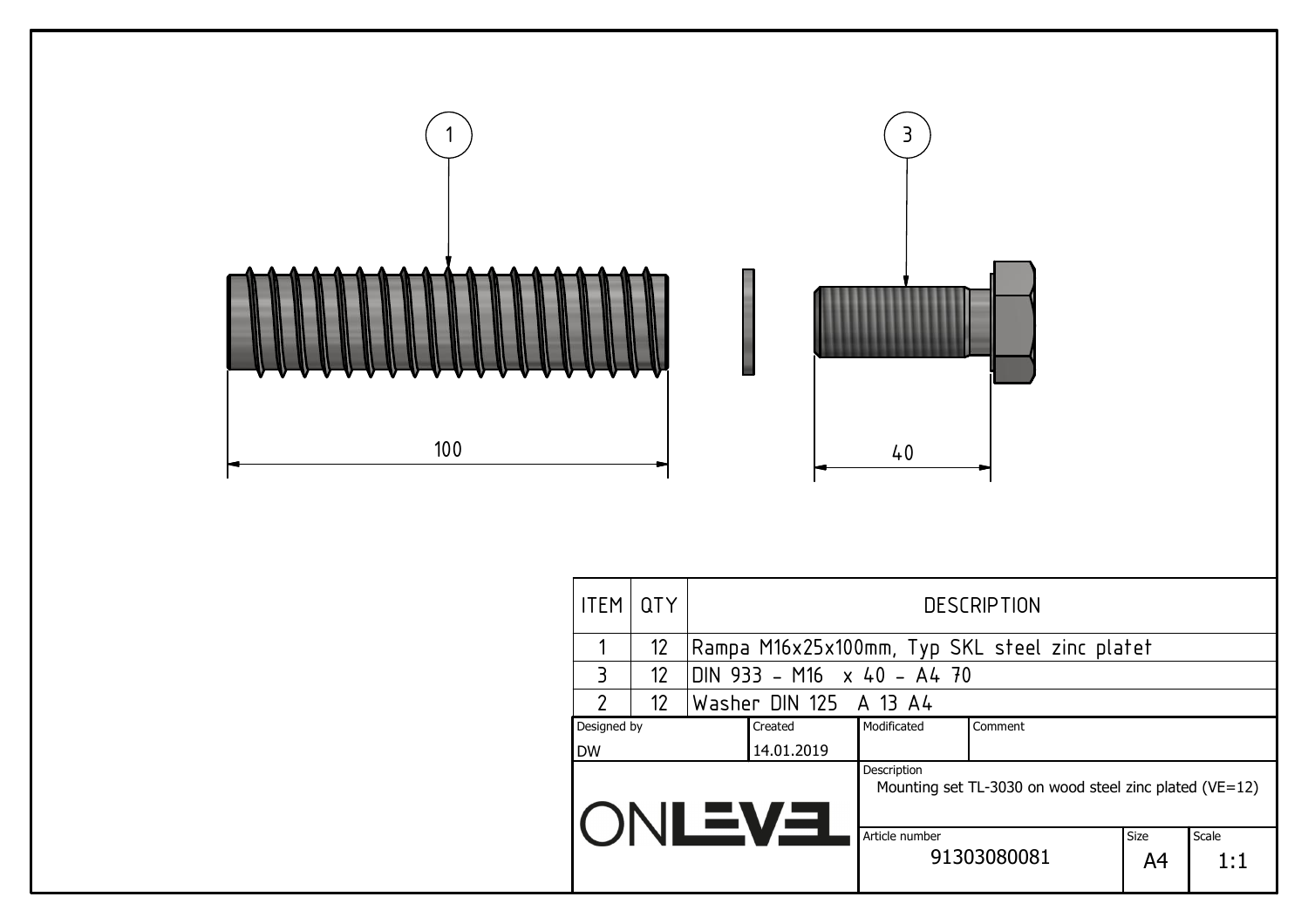

| 11 L I I I    | <b>ULI</b>                     |  | DLJLINI TIUN                                  |                       |             |             |                |  |  |  |  |
|---------------|--------------------------------|--|-----------------------------------------------|-----------------------|-------------|-------------|----------------|--|--|--|--|
|               | 12 <sup>2</sup>                |  | Rampa M16x25x100mm, Typ SKL steel zinc platet |                       |             |             |                |  |  |  |  |
| 3             | 12                             |  | DIN 933 - M16 x 40 - A4 70                    |                       |             |             |                |  |  |  |  |
| $\mathcal{P}$ | 12                             |  | Washer DIN 125 A 13 A4                        |                       |             |             |                |  |  |  |  |
| Zeichner      | Revision<br>Datum<br>Bemerkung |  |                                               |                       |             |             |                |  |  |  |  |
| <b>DW</b>     |                                |  | 14.01.2019                                    |                       |             |             |                |  |  |  |  |
|               |                                |  | IONLEVEL                                      | Beschreibung          |             |             |                |  |  |  |  |
|               |                                |  |                                               | <b>Artikel Nummer</b> | 91303080081 | Große<br>A4 | Maßstab<br>1:1 |  |  |  |  |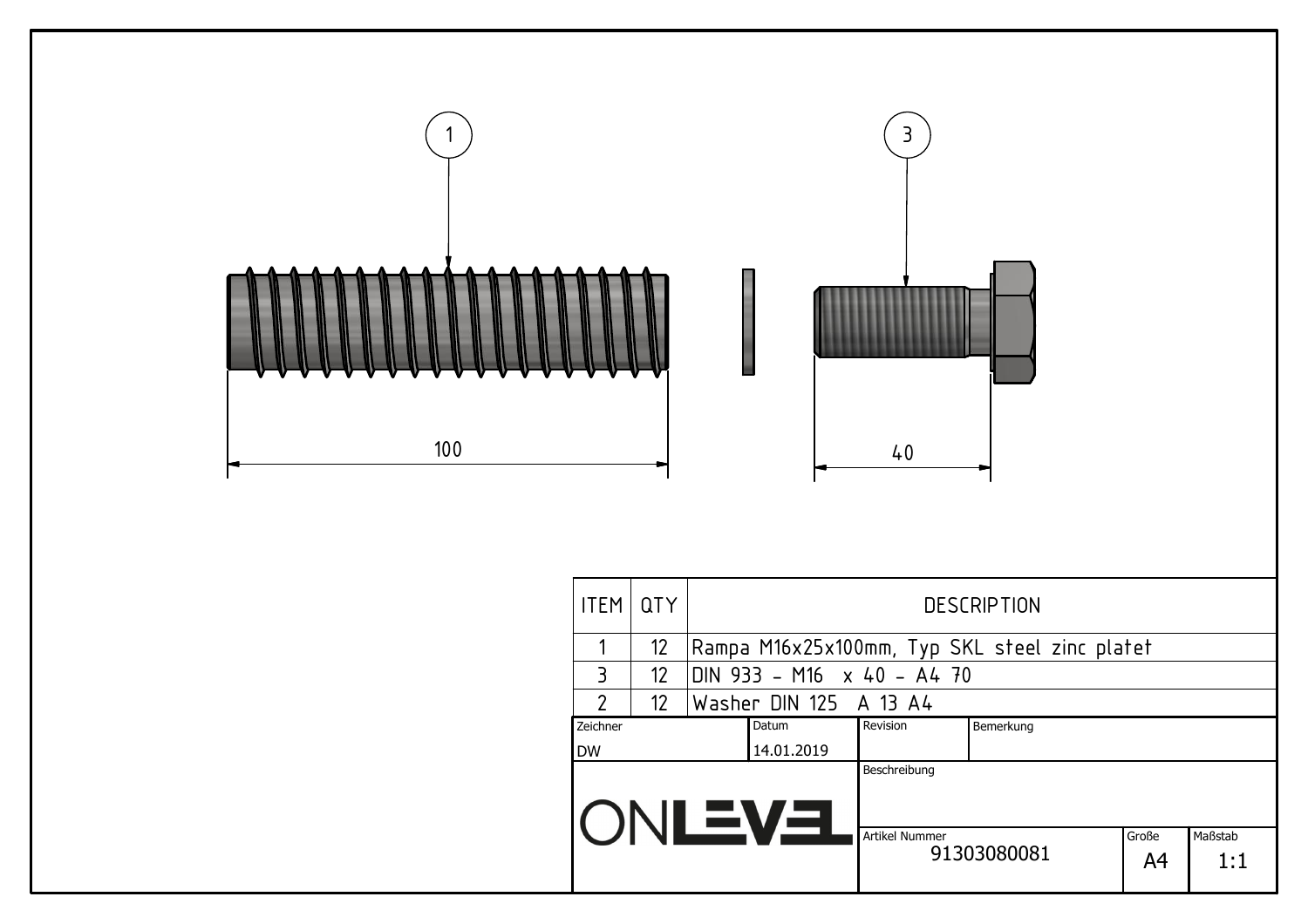

| <b>ITEM</b>                                                       | <b>QTY</b>        | <b>DESCRIPTION</b> |                        |                            |                                               |  |  |  |  |  |
|-------------------------------------------------------------------|-------------------|--------------------|------------------------|----------------------------|-----------------------------------------------|--|--|--|--|--|
|                                                                   | $12 \overline{ }$ |                    |                        |                            | Rampa M16x25x100mm, Typ SKL steel zinc platet |  |  |  |  |  |
| 3                                                                 | 12 <sup>2</sup>   |                    |                        | DIN 933 - M16 x 40 - A4 70 |                                               |  |  |  |  |  |
| $\overline{2}$                                                    | 12 <sup>2</sup>   |                    | Washer DIN 125 A 13 A4 |                            |                                               |  |  |  |  |  |
| Datum<br>getekend door                                            |                   |                    |                        | Revisie                    | Opmerking                                     |  |  |  |  |  |
| <b>DW</b>                                                         |                   |                    | 14.01.2019             |                            |                                               |  |  |  |  |  |
|                                                                   |                   |                    |                        | Beschrijving               |                                               |  |  |  |  |  |
| <b>ONLEVEL</b><br>Artikel nummer<br>Afmeting<br>91303080081<br>A4 |                   |                    |                        |                            | Schaal<br>1:1                                 |  |  |  |  |  |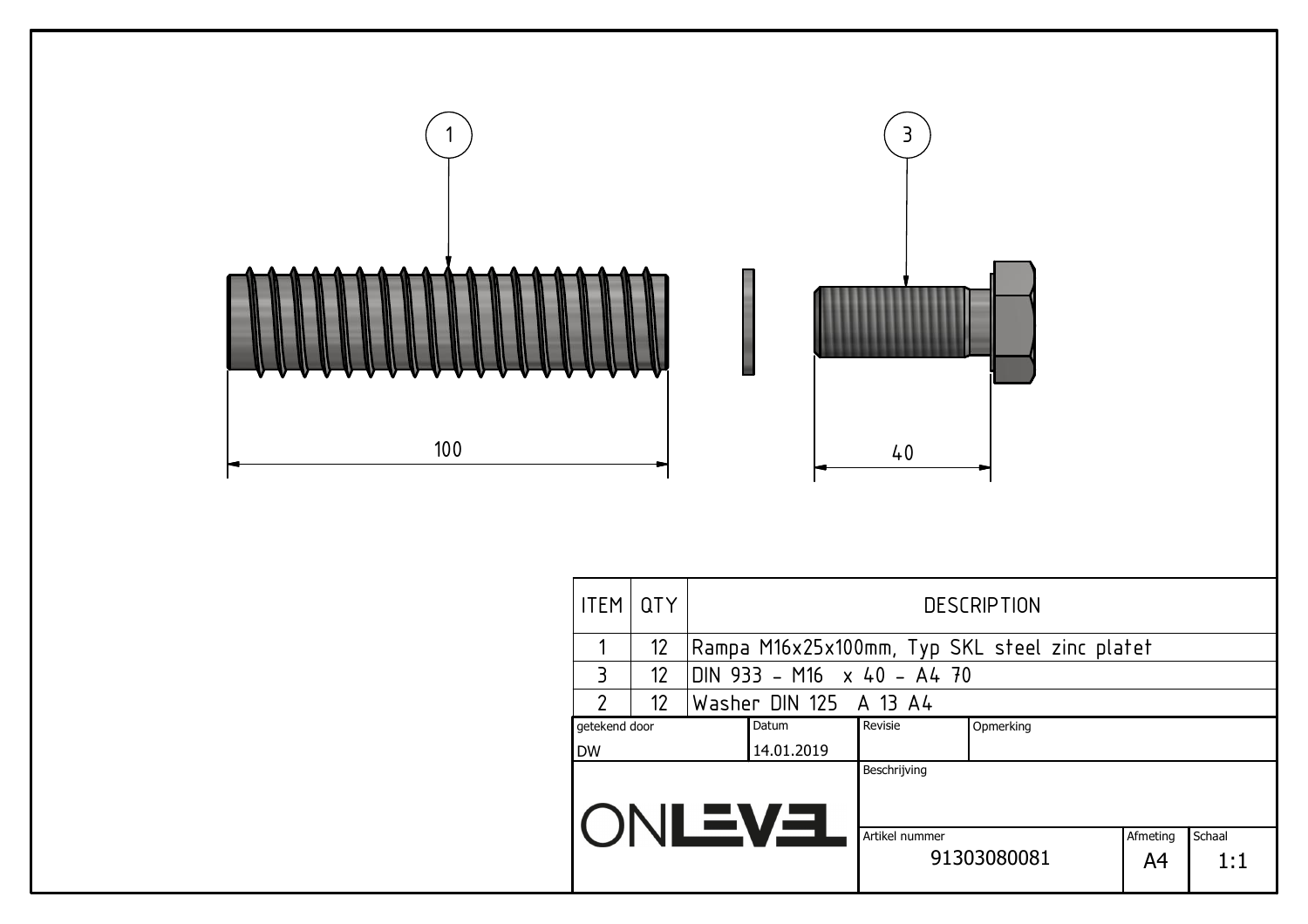

| <b>ITEM</b>       | <b>QTY</b> |  | <b>DESCRIPTION</b>                            |                               |  |           |         |  |  |  |  |
|-------------------|------------|--|-----------------------------------------------|-------------------------------|--|-----------|---------|--|--|--|--|
|                   | 12         |  | Rampa M16x25x100mm, Typ SKL steel zinc platet |                               |  |           |         |  |  |  |  |
| $\overline{3}$    | 12         |  | DIN 933 - M16 x 40 - A4 70                    |                               |  |           |         |  |  |  |  |
| $\mathcal{P}$     | 12         |  | Washer DIN 125 A 13 A4                        |                               |  |           |         |  |  |  |  |
| Dessinée par      |            |  | Date                                          | Remarque<br>Révision          |  |           |         |  |  |  |  |
| <b>DW</b>         |            |  | 14.01.2019                                    |                               |  |           |         |  |  |  |  |
|                   |            |  | <b>IONLEVEL</b>                               | Description<br>Numéro d'objet |  | Dimension | Échelle |  |  |  |  |
| 91303080081<br>A4 |            |  |                                               |                               |  | 1:1       |         |  |  |  |  |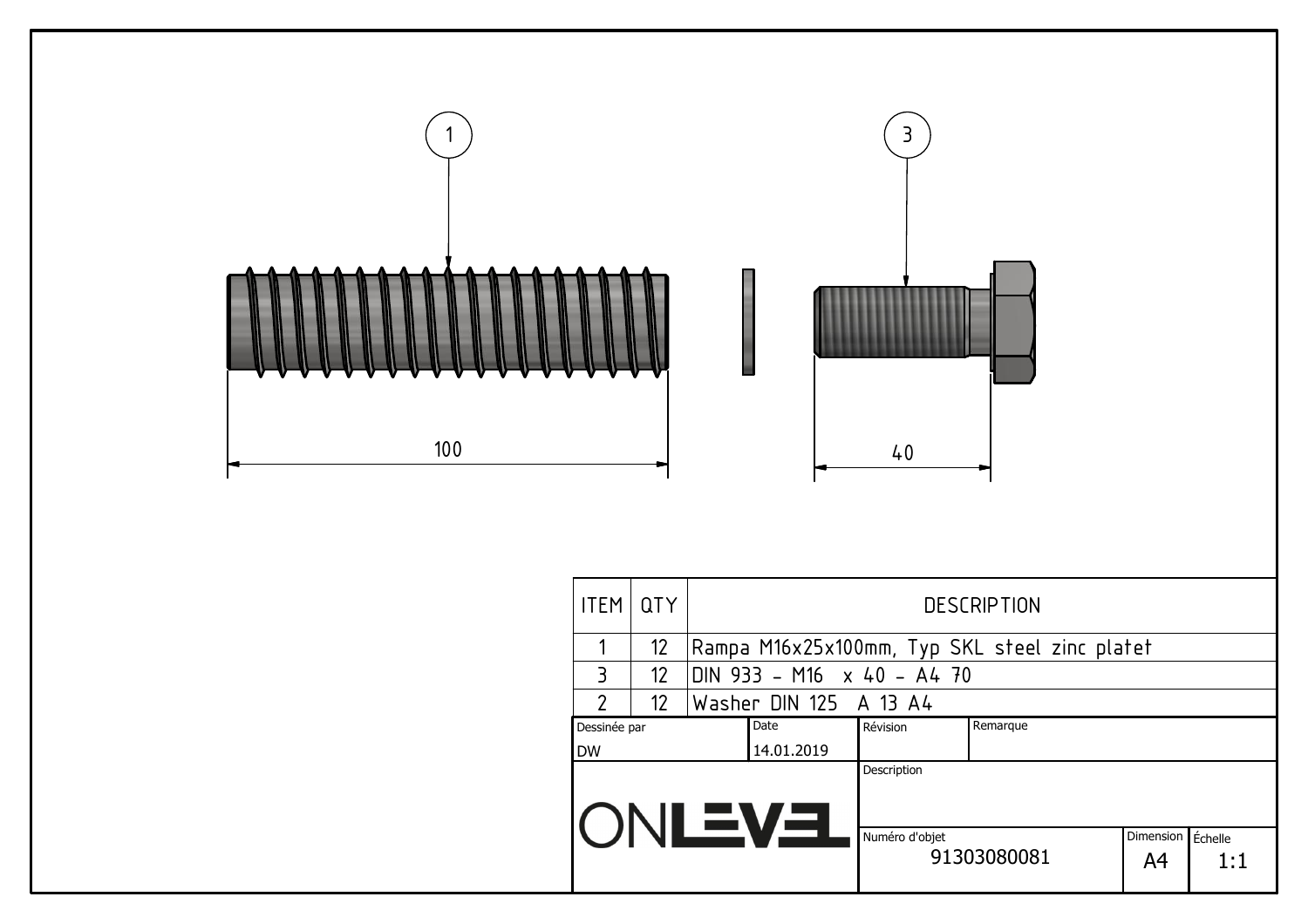

| IIEM I UI Y           |                 |  | <b>DESCRIPTION</b>                            |                            |               |              |               |  |  |  |  |
|-----------------------|-----------------|--|-----------------------------------------------|----------------------------|---------------|--------------|---------------|--|--|--|--|
|                       | 12 <sup>2</sup> |  | Rampa M16x25x100mm, Typ SKL steel zinc platet |                            |               |              |               |  |  |  |  |
| $\overline{3}$        | 12 <sup>2</sup> |  |                                               | DIN 933 - M16 x 40 - A4 70 |               |              |               |  |  |  |  |
| $\mathfrak{p}$        | 12 <sup>2</sup> |  | Washer DIN 125 A 13 A4                        |                            |               |              |               |  |  |  |  |
| Diseñado por<br>Fecha |                 |  |                                               | Revisión                   | Observaciones |              |               |  |  |  |  |
| <b>DW</b>             |                 |  | 14.01.2019                                    |                            |               |              |               |  |  |  |  |
| ()                    |                 |  |                                               | Descripción                |               |              |               |  |  |  |  |
| NLEVEL                |                 |  |                                               | Número de artículo         | 91303080081   | Tamaño<br>A4 | Escala<br>1:1 |  |  |  |  |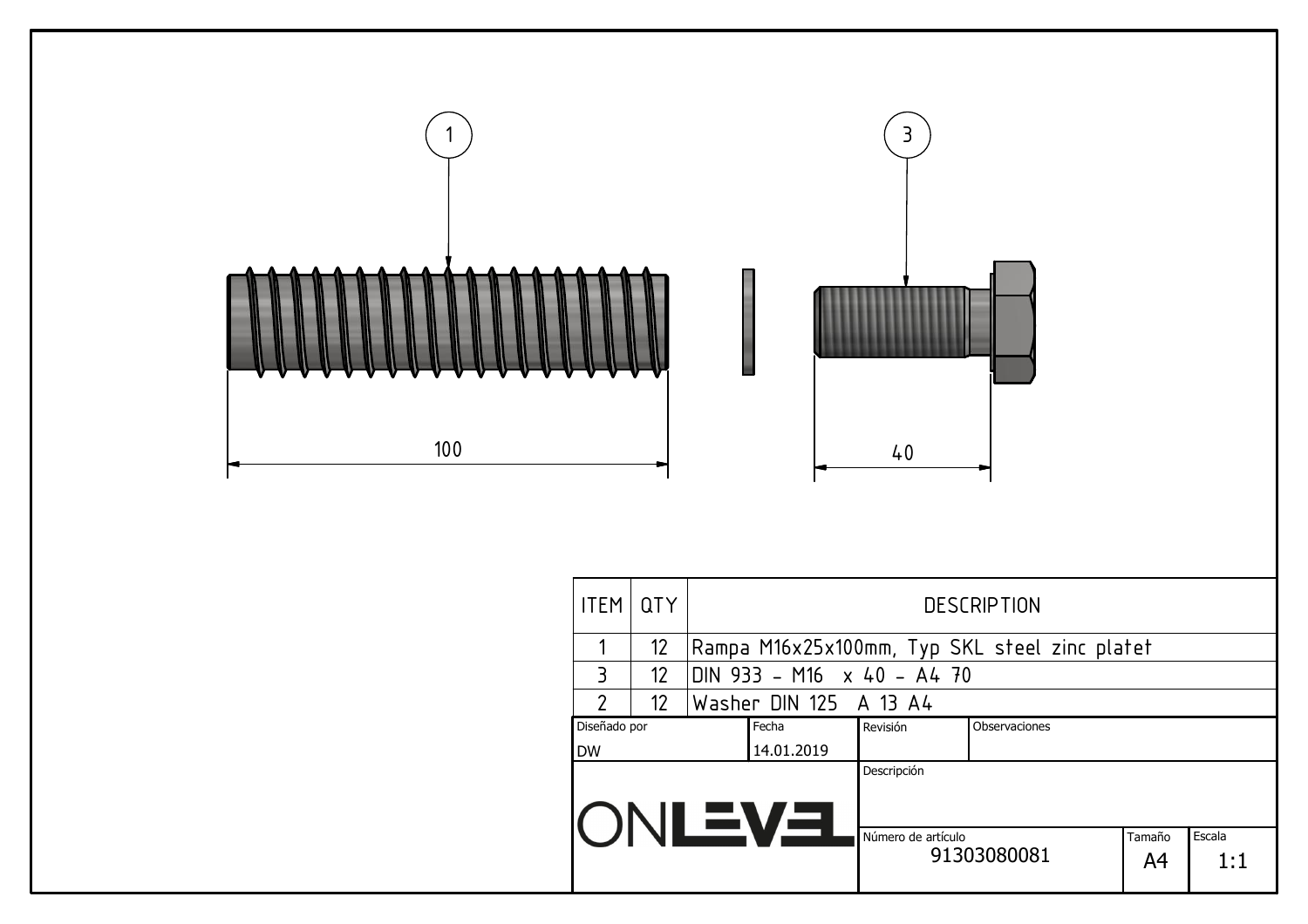

| <b>ITEM</b>                                             | <b>QTY</b>      | <b>DESCRIPTION</b> |                        |                                   |                                               |  |  |  |  |  |
|---------------------------------------------------------|-----------------|--------------------|------------------------|-----------------------------------|-----------------------------------------------|--|--|--|--|--|
|                                                         | 12              |                    |                        |                                   | Rampa M16x25x100mm, Typ SKL steel zinc platet |  |  |  |  |  |
| 3                                                       | 12 <sup>°</sup> |                    |                        | DIN 933 - M16 $\times$ 40 - A4 70 |                                               |  |  |  |  |  |
| $\overline{2}$                                          | 12              |                    | Washer DIN 125 A 13 A4 |                                   |                                               |  |  |  |  |  |
| Skabt<br>Designet af                                    |                 |                    |                        | Ændret                            | Kommentar                                     |  |  |  |  |  |
| <b>DW</b>                                               |                 |                    | 14.01.2019             |                                   |                                               |  |  |  |  |  |
| <b>ONLEVEL</b>                                          |                 |                    |                        | <b>Beskrivelse</b>                |                                               |  |  |  |  |  |
| Artikelnummer<br>Vægt<br>Størrelse<br>91303080081<br>A4 |                 |                    |                        |                                   | 1:1                                           |  |  |  |  |  |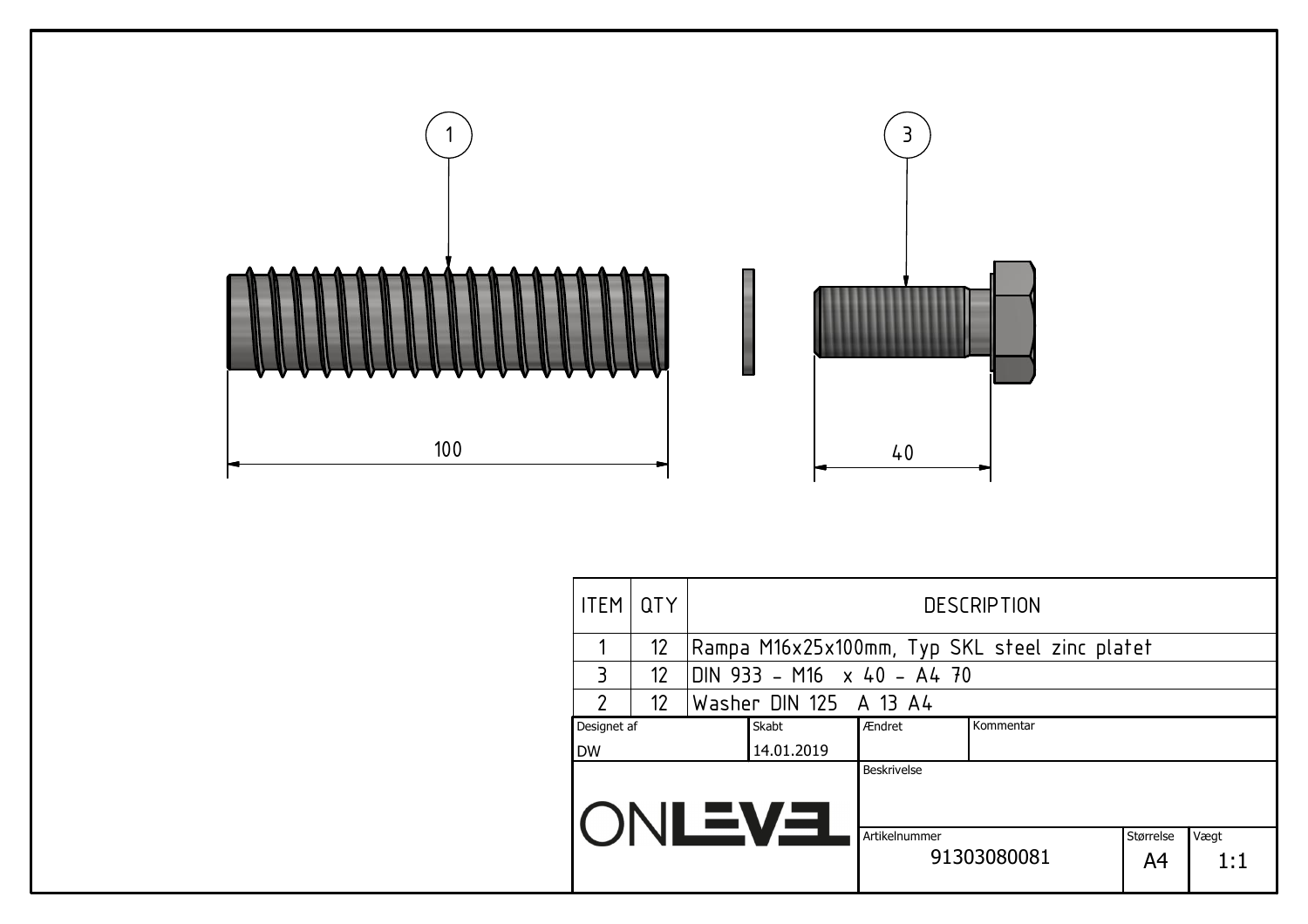

| <b>ITEM</b>          | <b>QTY</b>        |  | <b>DESCRIPTION</b>     |                                                                   |                                               |  |  |  |  |  |  |
|----------------------|-------------------|--|------------------------|-------------------------------------------------------------------|-----------------------------------------------|--|--|--|--|--|--|
|                      | 12                |  |                        |                                                                   | Rampa M16x25x100mm, Typ SKL steel zinc platet |  |  |  |  |  |  |
| $\overline{3}$       | $12 \overline{ }$ |  |                        | DIN 933 - M16 $\times$ 40 - A4 70                                 |                                               |  |  |  |  |  |  |
| $\mathfrak{p}$       | 12                |  | Washer DIN 125 A 13 A4 |                                                                   |                                               |  |  |  |  |  |  |
| Designet av<br>Laget |                   |  |                        | Endret                                                            | Kommentar                                     |  |  |  |  |  |  |
| <b>DW</b>            |                   |  | 14.01.2019             |                                                                   |                                               |  |  |  |  |  |  |
|                      |                   |  | IONLEVEL               | <b>Beskrivelse</b>                                                |                                               |  |  |  |  |  |  |
|                      |                   |  |                        | Skala<br>Artikkel nummer<br>Størrelse<br>91303080081<br>A4<br>1:1 |                                               |  |  |  |  |  |  |